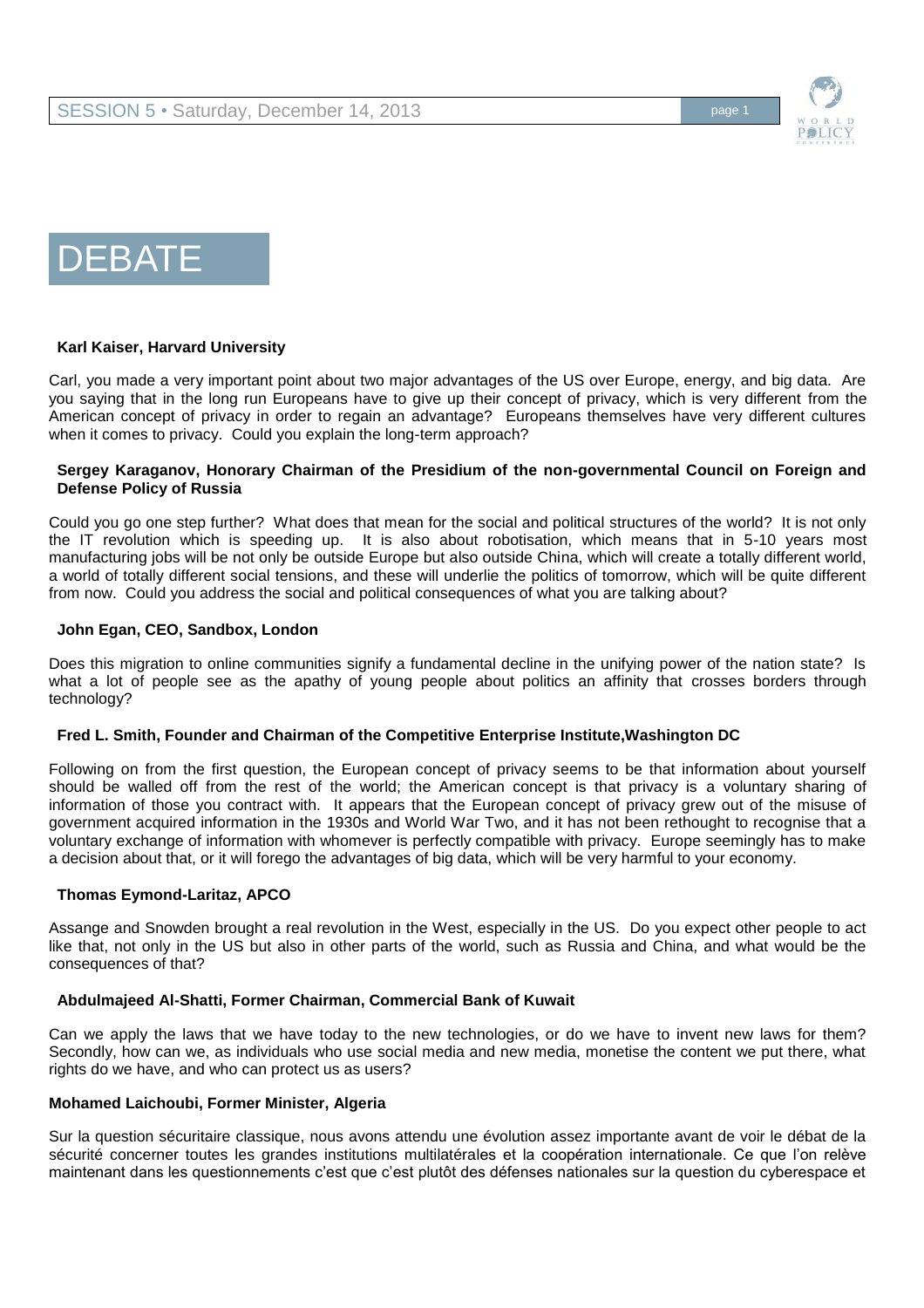

la cybercriminalité qui sont plus développées. Est-ce que vous voyez en la matière une nouvelle philosophie internationale mettant en intervention les institutions du type ONU qui commenceraient à se réformer pour se préoccuper des grandes questions liées à la liberté et à l'organisation d'une sécurité multilatérale ?

## **Carl Bildt, Minister of Foreign Affairs, Sweden**

The privacy and data protection issues are exceedingly complex and important, because they have vast implications for competitiveness and other things. There is a generational divide; how you would define the US approach is how a substantial part of the younger generation in Europe would define it, because if you sign up to Google or Apple or whatever, you tick the box and say 'I agree.' It is a fairly long text, and it is fairly small print, but you do tick the box and agree that your data is used in some sort of way, and that is fairly okay from a legal point of view. Should people not have the right to do that if they want to do it? I think they should, but we should make certain that they know what they are doing, and in that case we should have a gradual merging of the different European approaches with the US approach, because otherwise we will be in trouble.

We have different histories in Europe. France has a tradition which is different from the German one, the Swedish one, etc., and this will have to be sorted out. This is one of the reasons why the European Council was dealing with the telecommunication regulation issues, data services, etc., one or two months ago, and decided it was too difficult and to defer it to 2015. I think that was wise, because we need more of a debate on it, and it is a question of long-term competitiveness. There are areas where we have a huge competitive advantage in Europe. We have national health systems, which means we have national databases for the health of our citizens; if we use big data technologies there, we can learn enormous amounts in order to create enormous advantages in terms of health, which the US cannot do.

Regarding apathy with politics among young people, I do not agree. There might be apathy with politics as performed, but I see a rising interest in issues, including global issues, because young people now connect with issues to a much larger extent today, not with the policy packages of parties to the same extent as used to be the case, but with the issues, and they can connect to the issues and learn about them in new ways. Therefore, there is a rising interest in the issues of politics, not necessarily with the classical instruments of politics.

Regarding global governance, it will be affected by this, needless to say, but we need to understand that we need an agreement on basic principles, not necessarily to change them. Protection of freedom should apply online as well as offline, not that every country respects it. We should respect the independence of business. We should respect the right of individuals to their privacy, but they can dispose of it in their own different ways. Then we must look at where it is heading. Where are we heading? I do not know. We are heading towards a much more dynamic environment, and accordingly, much more unpredictable, but the societies that will prosper are the societies that have an incentive for innovation. The most snappy societies and economies are the ones that will be ahead 30, 40, 50 years down the road; the static ones, the regulated ones, are the ones that will lose out.

### **Paul Hermelin, Chairman & CEO, Capgemini**

There was a question as to whether an Assange or a Snowden could come from China, Korea, or France. We probably had one in France already. That would be my first question. Secondly, today we talk about a digital war. Is that totally national, or can be see global organisations dealing with that?

#### **Meir Sheetrit, Member of the Knesset, former Minister of Intelligence Services, Israel**

Firstly, the Internet is here to stay. We do not have the option, as people once imagined, of turning the switch off. There is no kill-switch for the Internet, because we cannot manage anything today without the Internet. The problem is how countries can defend themselves from attacks and still function; it is not enough to defend yourself against attack, but you also have to keep your Internet systems, as otherwise you cannot operate yourself. It is here to stay. Our friend from Kuwait asked who is protecting us. No one is doing so. You can buy forms of protection, such as antivirus and so on, but you will never believe how easy it is to get into your phone, listen to every word you say, or intercept any SMS you send.